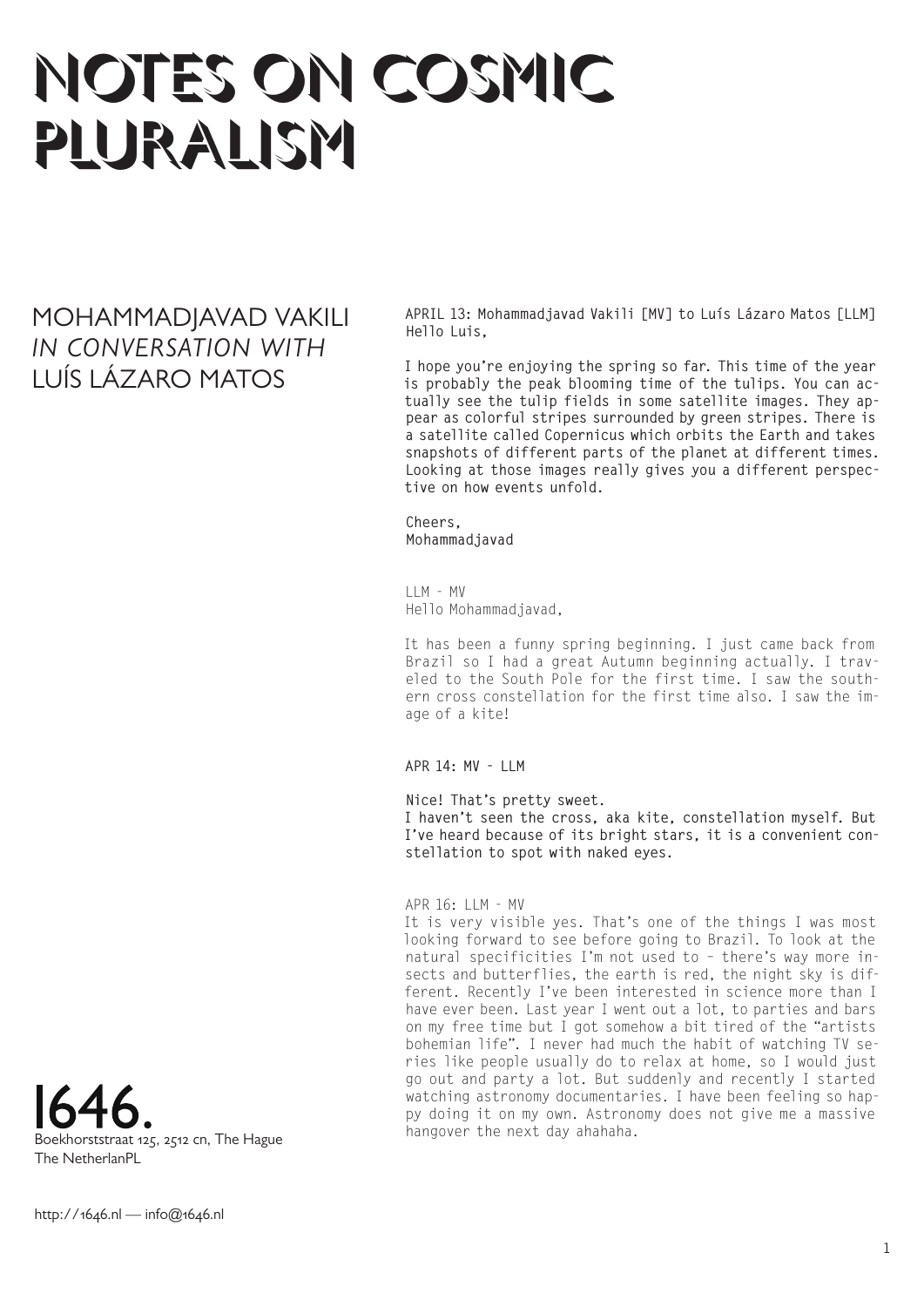### **APR 18: MO - LLM**

**That sounds very impressive. The night sky looks indeed very different once you go to a location with minimal optical pollution. A while ago I happened to be on top of a mountain sufficiently far from civilization. One night I decided to go out and look at the night sky with bare eyes. As your eyes get used to the darkness of the sky all sorts of bright objects start to appear out of nowhere. That's roughly how telescopes and cameras work as well, if you point a telescope to an area of sky for a long time, more photons from the extraterrestrial objects will hit the detectors of the camera and as a result more objects become visible on the final image!**

**Hahaha! It is interesting that you brought up the subject of hangover. One of the main chemicals in dark alcoholic beverages that causes hangover is methanol. Astronomers have found that methanol is one of the chemical products that can be used to trace the birth of massive stars.** 

**So the molecule that causes hangover after a heavy night of drinking is also found in the areas where stars are born.** 

**What aspect of astronomy do you find more awe-inspiring?** 

LLM - MV Seems like all the stars are suffering from a massive hangover then!

Well, I was always interested in astronomy, and also science fiction films. I always loved films with aliens also, even the trashy ones. I guess Spielberg ones are my favorite. I saw a UFO at some point in my teenage years but I'm quite skeptical about this thing I saw also. It did not made me yet one of those people that think the American government is hiding something about extraterrestrials under some basement in Nevada ahahah. I've been very interested in documentaries about possibilities of finding life elsewhere. I think what made me come back to this interest was the recent discovery of Oumuamua, the first ever seen interstellar object crossing our solar system. Some scientists apparently do not exclude this thing from being of alien origin, they even speculate if it is a solar sail. Anyway also, this is a great week for astrophysics, the first image of M87s black hole was taken. How did you feel about this?

# **APR 19: MV - LLM**

**I also enjoyed the alien movies … every time I watch a movie about aliens I wonder what they look like. To be honest I have no idea where the artist and movie directors get their impression of alien creatures from. As far as extraterrestrial life concerns the aliens could take a form of anything between tiny bacteria to the monsters that you see in Guillermo Del Toro movies.** 

**Oumamua is indeed an object to think about.** 

**Everything about its path suggests that it has probably come from another solar system. It's hard to say whether the object is associated with extraterrestrial life or not because we have not seen that many objects ejected from other star systems.** 

**Yes, the first image of the black hole was an incredible achievement for physics and humanity in general. This is the first time we got to observe the accretion disk around the black hole.** 

#### APR 24: LLM - MV

Yes, it's a tricky task to invent aliens in movies, I guess, because if you want to tell a story, people somehow need to relate to this extraterrestrial being. I was very disappointed with the aliens in "The Arrival". They look like octopus! But I love the little green men in movies like Encounters of the third kind. I guess, for example, a lot of films use this model of alien that almost looks like a human. I guess these directors like Spielberg kinda used the image of the alien supposedly found on the Roswell UFO crash site. There's a picture of one, although I think it was proved to be a scam. My show at 1646 is called Notes On Cosmic Pluralism. Do you see yourself as a "Cosmic Pluralist"? And what made you become an astronomer?

## **APR 25: MV - LLM**

**By cosmic pluralism do you mean plurality of planets that might host life?**

**I think lots of astronomers would like to find other planets that harbor life.**

**Out of all the planets discovered so far, only a few have characteristics (period, size, etc) similar to those of our own planet. Detecting the bio signatures however, is a totally different story. I believe that there's probably some planets out there hosting some form of life. That being said, as a scientist I let the observational evidence guide my imagination. Perhaps finding traces of amino-acid or water in an extraterrestrial object could provide a hint. I'm very happy to hear that you're expressing your ideas about extraterrestrial life in the format of art.** 

**I actually ended up becoming an astronomer by accident. I intended to study elementary particles but then I thought I'd switch to theoretical cosmology and study the universe as whole using mathematics. Nowadays, I spend all my time behind computer trying to analyze the data from large telescopes.** 

**You've clearly thought about this a lot.** 

**Life, as we know it, is very fragile and the outer space is not exactly the most hospitable place. On the other hand human curiosity and imagination is limitless. Can you tell me why you consider yourself a cosmic pluralist?** 

#### APR 27: LLM - MV

By Cosmic Pluralism I mean the belief in numerous worlds outside earth, something that strikes a lot of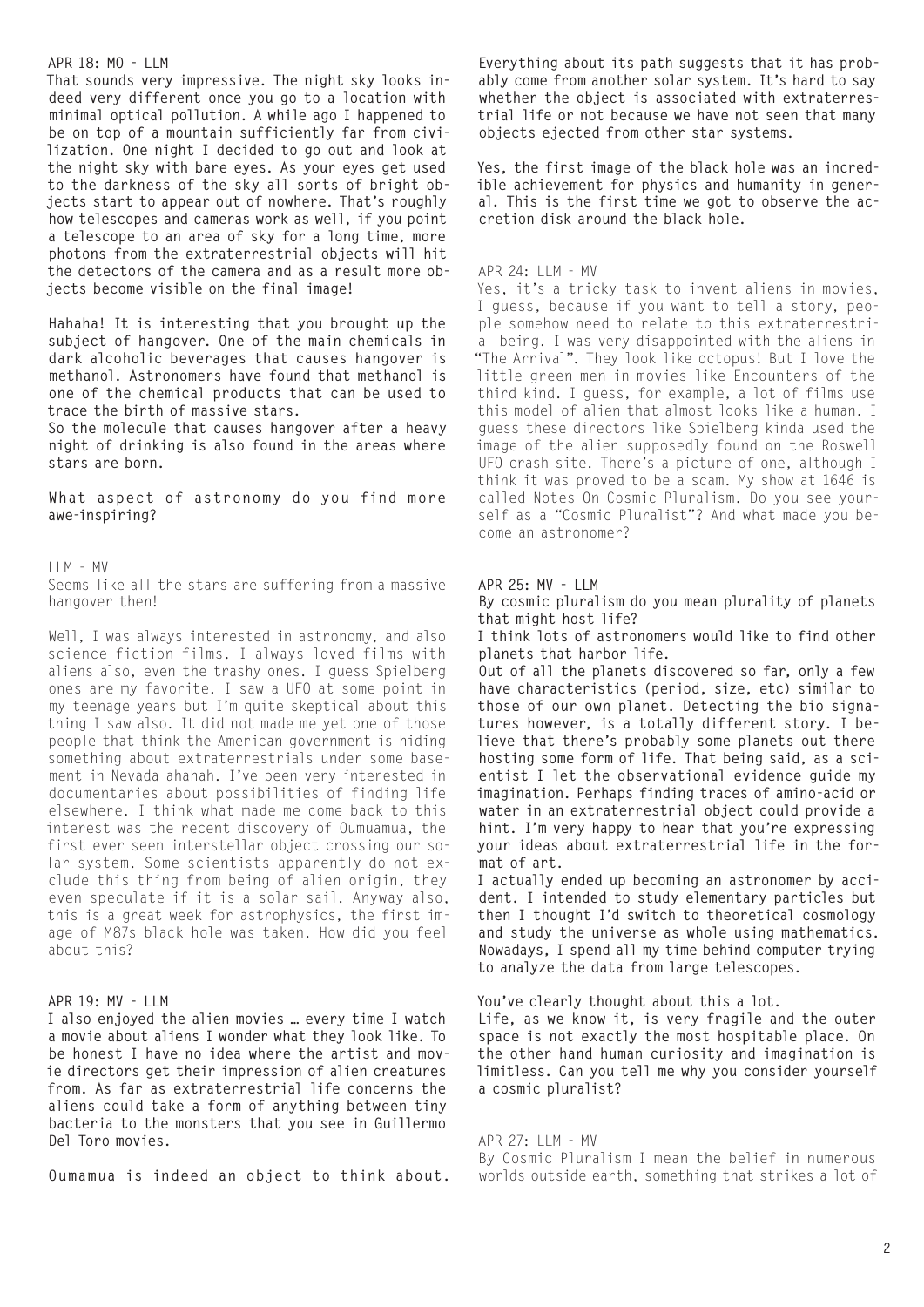Astronomers. Carl Sagan considered himself a Cosmic Pluralist, otherwise he wouldn't have created SETI. I was reading recently some comments online about SETI, that it's a very useless project, as lot of money is put into it and nothing has been found yet. Do you think it's useless to spend state funds on such project like SETI? For years they have been trying to find artificially made radio signals and nothing has been found.

I actually do see myself as a cosmic pluralist - having a whole universe just for mankind would be in Sagan's words "such a waste of space"! Mankind has already seen life growing in very extreme conditions, I wouldn't be impressed if someone found some sort of life in Titan, Enceladus or Europa. I saw a lecture by the director of missions of NASA that says they think they will find some sort of life elsewhere in the next 15 years. It's strange to guess on something that it's totally dependent on the other 50 percent chance that there isn't. But I really hope he is right.

I wonder a lot what would be our planet's population reaction to it, more on a philosophical level and religious point of view. I'm not including all the MEMES on the subject that would go immediately viral online.

The interesting thing about this project I'm making for 1646 is that I wrote 8 short stories describing each a form of life in a different planet. It was a fun job. I'm gonna send it to you once it's translated into English.

## **APR 30: MV - LLM**

**SETI and other similar projects don't receive significant funding from the government so I don't think the allocation of funds to such efforts has been a squander. Scientists at SETI and extra solar planet scientist in general have been trying to build a better picture of how habitable worlds can be found and characterized, how atmospheric conditions of exoplanets could be linked to the plausibility of life, the biochemical make-up of the planets and so on. The more fundamental quest, in my opinion, is the search for the origin of life.** 

**Unlike Carl Sagan, I don't believe that having a vast volume of space that is not capable of harboring life is a waste of space. We humans have a tendency to put ourselves in the center of universe and think of the history of the cosmos as a long journey towards generation of habitable worlds for humans and alike. On the contrary, the diversity and complexity of the physical processes that occur in different corners of the cosmos transcends life and the quest for life.**

**I wouldn't be surprised if we found a trace of life in Titan or even in comets.**

**From such a discovery will learn a lot about how life has originated on our own planet or whether we are alone in this world or not. Perhaps at some point we might have to send robots into the lakes of Titan to collect samples for us. We have done that with comets already. The capability of sending an spectrograph** 

**to the orbit and identifying the chemicals on the surface of Titan exists but I think we probably have to actually send a robot to dive in there. Something might be lurking beneath the surface and I'm afraid the chemicals on the surface may not be able to tell us the entire story.** 

**I think our reaction will depend on how advanced the extraterrestrial beings will be. Some humans have an innate tendency to develop a fear of others. Personally I think we will have an easier time living with more primitive species as long as they don't come into contact with us. And the memes! The entire internet will be flooded with alien memes.**

**That sounds fascinating. I would love to see your stories about the forms of life in different planets. I'd like to know your perception of life on other planets and how you've depicted those planets.**

#### MAY 2: LLM - MV

Going back to the subject we started this conversation with: this thing of creating the alien or creating science fiction. I've always been quite insecure about my writing. I only started writing more last year when I started to write songs. So I have put myself on this new adventure of creating little short stories about aliens. Its unbelievably freeing to conceive other worlds, you can make beings of any form with any behavior. There's no rule of whether they should act in a way or another. You just have to explain and describe well, even if the existence of a certain alien doesn't seem scientifically plausible. This is usually called in literary terms "Suspension of Disbelief" - to make the reader believe that what's being told could in fact exist. I guess that comes from my interest in Calvino, Jorge Luis Borges and Oscar Wilde's stories, or even traditional tale stories. I find it very hard to keep up and concentrate with long books. I always liked short stories because of that.

At some point I thought that if I would continue to describe more planets and more beings I could actually make a book one day. The other interesting thing is that it's impossible to write about an actual alien civilization, we are in a way always talking about ourselves or about what we perceive around us. The other day I was thinking about the way people argue so much over Facebook. So I wrote a short story about an alien civilization where everyone knows what everyone thinks all the time. In this planet aliens communicate telepathically. Therefore these aliens keep arguing because they cannot hide their true opinions about each other. It's really about Facebook or twitter. Everything you write there is subjected to evaluation by others, like or dislike, and in the worst case scenario - punishment.

I made a work for the show which consists on two drawings over space blankets developed by Nasa to protect equipment from Solar radiation. I drew two astronauts arriving in a nineteenth century English landscape, inspired by Constable pastoral paintings.